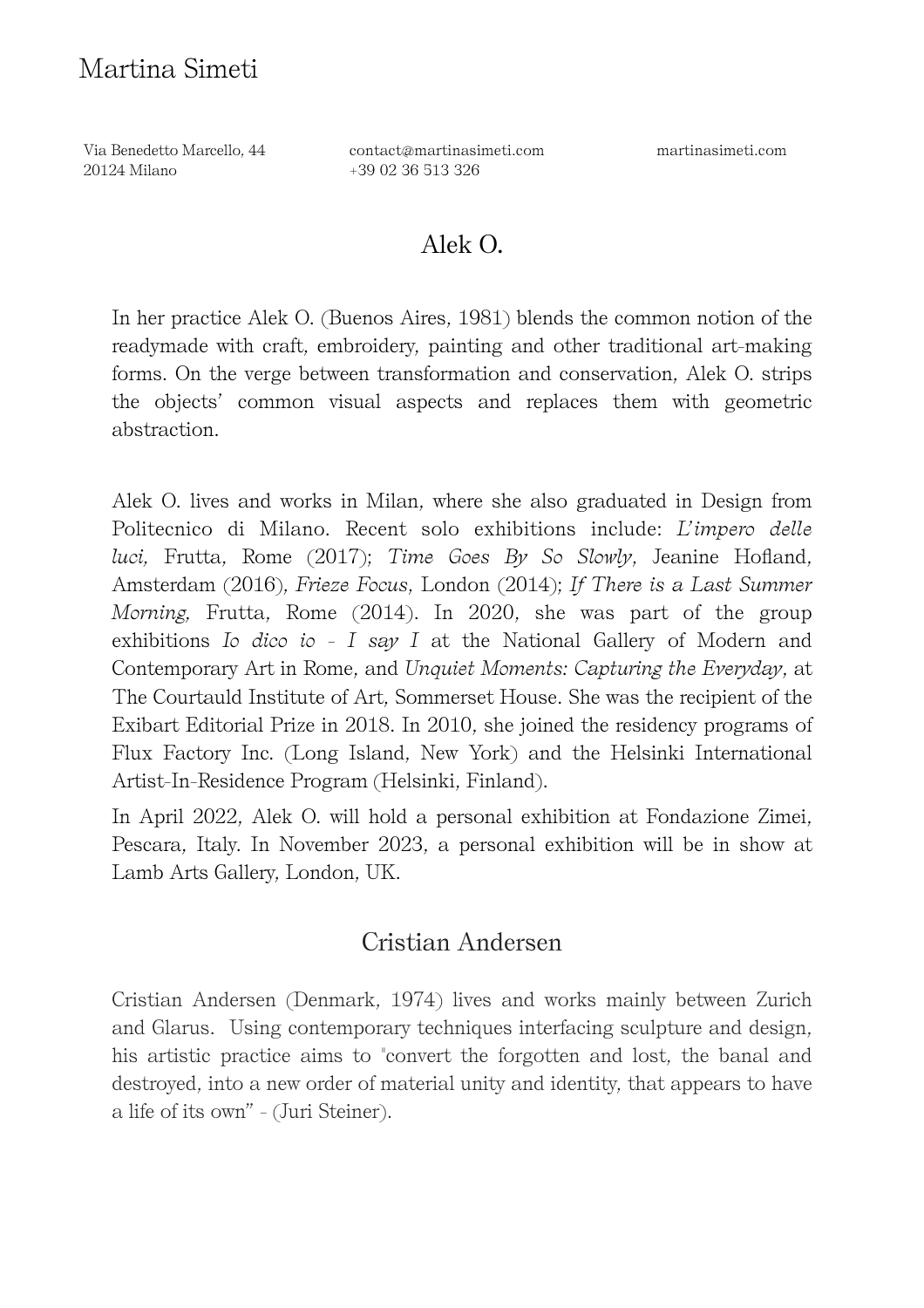Among his most recent exhibitions, we may recall: *Paradise Lost* for Weiertal Biennale, Weiertal, Switzerland (2019); *Gasträume* in KiÖR / Art in Public, Zurich, Switzerland (2019); *Miles Ahead*, BolteLang, Zurich, Switzerland (2018); *(theoretisch) endlos. David Renggli and Peles Empire*, KARST, Plymouth, UK (2018); *Art Basel Miami / Ventrup*, Miami, Florida (2017). His works can be found in numerous public and private collections such as the Danish Art Council, the Collection of the City and Canton of Zurich, Zabludowicz Collection, Mark H. Getty Collection London, Speyer Family Collection New York, Zürcher Kantonalbank, Credit Suisse, Fortis Bank in Belgium and Kunstmuseum St. Gallen, among others.

# Lupo Borgonovo

Lupo Borgonovo (1985) lives and works in Milan. His artistic investigation is driven by a profound curiosity for archaic aesthetic models, which leads him to manipulate artificial and natural archetypes through the usage of a wide variety of materials and creative languages.

Recent solo exhibitions include: *Aplomb*, Museo del Novecento, Milan (2020); *Zeester*, Museo Civico di Castelbuono, Castelbuono, Italy (2019); *Alexandra*, Galleria Monica De Cardenas, Milan, Italy (2018). Borgonovo was part of several group exhibitions as well, such as: *On Paper*, Galleria Monica De Cardenas, Milan (2021); *occupy and echo (a stage)*, curated by Tom Polo, ReadingRoom, Melbourne, Australia (2019); *The Relative Naive*, curated by Sarah Ancelle Schönfeld and Ashkan Sephavand, Galerie Weisser Elefant, Berlin, Germany (2019); *#80 | #90,* curated by Pier Paolo Pancotto, Villa Medici, Rome (2019).

## Anne Bourse

Anne Bourse (1982) graduated from the École Nationale des Beaux-Arts of Lyon, France. She defines herself as a "language interspeciesist with a slightly perverse bent": her work encompasses and invades the surfaces of books, clothes and papers, featuring whirling lines and letters, colorful frescoes and burlesque cartoons.

Her most recent solo exhibitions include Diferent Times, Diferent Paul in Crèvecœur, Paris (2021); Ricochette, a duo show with Cécile Boufard at Le Berceau, Marseille (2021); Solitaire, a duo show with Julian Hou at Cassandra Cassandra, Toronto (2019). Her works have been shown at Parc Saint Léger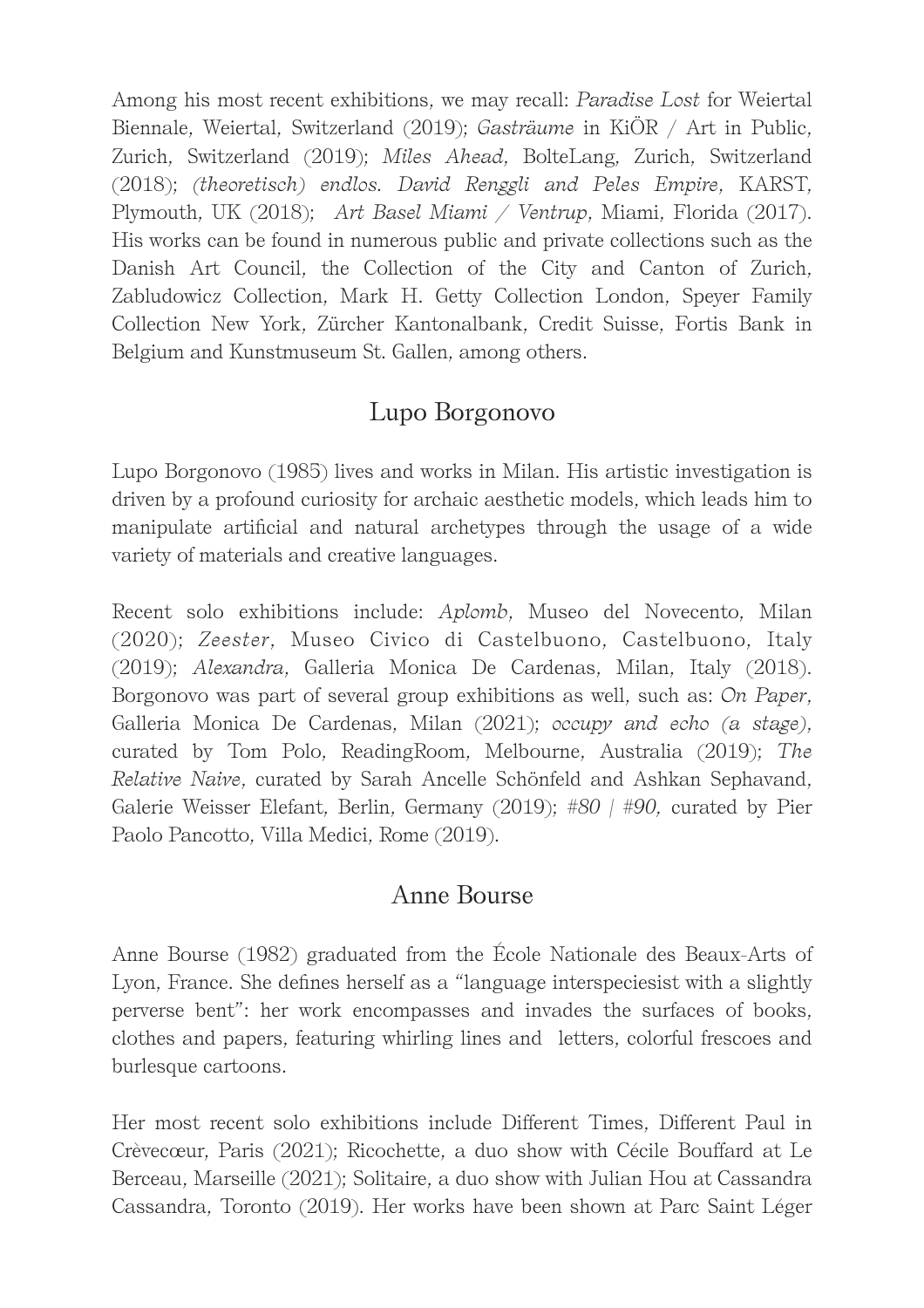(Pougues-les-Eaux), the Centre international de l'art et du paysage (Vassivière), Florence Loewy (Paris), Pauline Perplexe (Arcueil), Marcelle Alix (Paris), Fondation Ricard (Paris), and more recently Palais de Tokyo (Paris). She took part into numerous residency programs at an international level, spacing from Hamburg, Lisbon, Sablons and Lyon; her most recent stay was in the Cité Internationale des Arts, Paris. More recently, in 2021, she received a grant from the Fondation Nationale des Arts Graphiques et Plastiques (FNAGP).

### Maurice Pefura

Maurice Pefura (1967), born in Paris from Cameroonians origins, lives and works in Milan. After acquiring an architectural education from Ecole d'Architecture (ParisTolbiac) in 1999, he has actively practiced as an artist since the early 1990s. Pefura focuses his work around paintings and installations, with a precise interest towards the relationship between the human body and the surrounding outer and inner space, entailed both as a physical and immaterial entity. Inspired by the outskirts of Paris, the investigation of the spatial dimension is channeled through the construct of the modern metropolis. Among his personal exhibitions, we recall Horizontales du Plan, C-Gallery, Milan (2018); If You Can't Swim #0, Frigoriferi Milanesi, Milan (2012).

Pefura's works have been shown in several occasions at an institutional level, like African Metropolis: an Imaginary City, MAXXI, Roma (2018); I is another / be the other, Galleria Nazionale d'Arte Moderna e Contemporanea, Roma (2018); Afrique Capitales, La Villette, Paris, France (2017); Summer Show, Skoto Gallery, New York City (2011 and 2012), among the others. Furthermore, the artist has participated to the 2016 and 2018 editions of the Dakar Biennal, Dakar, Senegal. His creations are part of numerous permanent collections, among which we may cite Conseil General de l'Eure, France; Fundaçao Sindika Dokolo, Luanda, Angola; Fondation Guerlain, Paris; Fondazione Lettera27, Milan; National Museum for African Art, Smithsonian Institution, Washington DC.

#### Marisa Tesauro

In her practice Marisa Tesauro (1976) investigates contemporary phenomena such as the accelerated rate of building and constantly shifting human environments with the same process adopted by archeologists for studying the